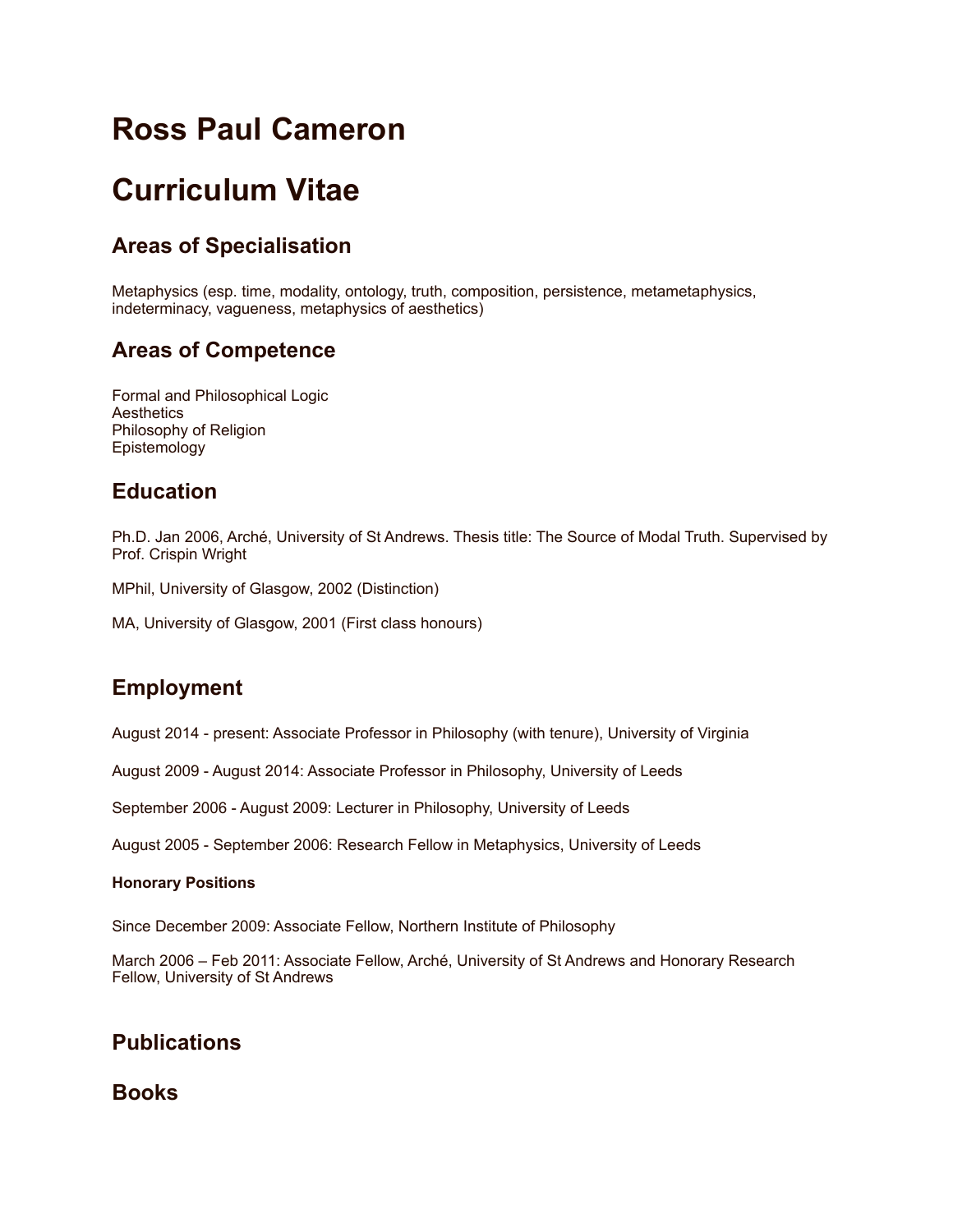*The Moving Spotlight: An Essay on Time and Ontology*, Oxford University Press, forthcoming (estimated publication, Aug 2015)

The Routledge Companion to Metaphysics, edited with Robin Le Poidevin, Peter Simons and Andrew McGonigal, Routledge, 2009

#### **Papers**

'Improve your thought experiments overnight with Speculative Fiction!', forthcoming in *Midwest Studies in Philosophy, Vol. 39*, special issue on Science Fiction and Philosophy

'Truthmakers', forthcoming in *The Oxford Handbook of Truth*, edited by Michael Glanzberg, Oxford University Press

'Parts Generate The Whole, But They Are Not Identical To It', in *Composition as Identity*, edited by Donald Baxter and Aaron Cotnoir, Oxford University Press, p90-107, (2014)

'On the lack of direction in Rayo's *The Construction of Logical Space'*, *Inquiry* Vol. 57, Issue 4, p427-441, (2014). (Special issue devoted to Agustin Rayo's book *The Construction of Logical Space)*

'Changing Truthmakers: Reply to Tallant and Ingram', *Oxford Studies in Metaphysics*, Vol. 8, edited by Karen Bennett and Dean Zimmerman, Oxford University Press, p362-373, (2013)

'Composition as Identity Doesn't Settle the Special Composition Question', *Philosophy and Phenomenological Research*, Vol. 84, No. 3, p531-554, (2012)

'Why Lewis's Analysis of Modality Succeeds in its Reductive Ambitions', *Philosophers' Imprint*, Vol. 12, No. 8, p1-21, (2012)

'How to be a nominalist and a fictional realist', in *Art and Abstract Objects*, edited by Christy Mag Uidhir, Oxford University Press, p179-196, (2012)

'Back to the Open Future', *Philosophical Perspectives* Vol. 25, *Metaphysics*, p1-26, (2011), (with Elizabeth Barnes)

'Truthmaking for Presentists', *Oxford Studies in Metaphysics*, Vol.6, edited by Karen Bennett and Dean Zimmerman, Oxford University Press, p55-100, (2011)

'From Humean Truthmaker Theory to Priority Monism', *Nous*, Vol. 44, No. 1, p178-198, (2010)

**'**How to have a radically minimal ontology', Philosophical Studies, Vol. 151, No. 2, p249-264, (2010)

'Necessity and Triviality', *The Australasian Journal of Philosophy*, Vol. 88, No. 3, p401-415, (2010)

'Quantification, Naturalness and Ontology', in *New Waves in Metaphysics*, Allan Hazlett (ed), New York: Palgrave-Macmillan, p8-26, (2010)

'On the Source of Necessity', in *Modality: Metaphysics, Logic and Epistemology*, edited by Bob Hale and Aviv Hoffman, Oxford: Oxford University Press, p137-152, (2010)

'Response to Dominic Gregory's 'Conceivability and Apparent Possibility'', in *Modality: Metaphysics, Logic and Epistemology*, edited by Bob Hale and Aviv Hoffman, Oxford: Oxford University Press, p342-346, (2010)

'The Grounds of Necessity', *Philosophy Compass*, Vol. 4, No. 4, p348-358, (2010)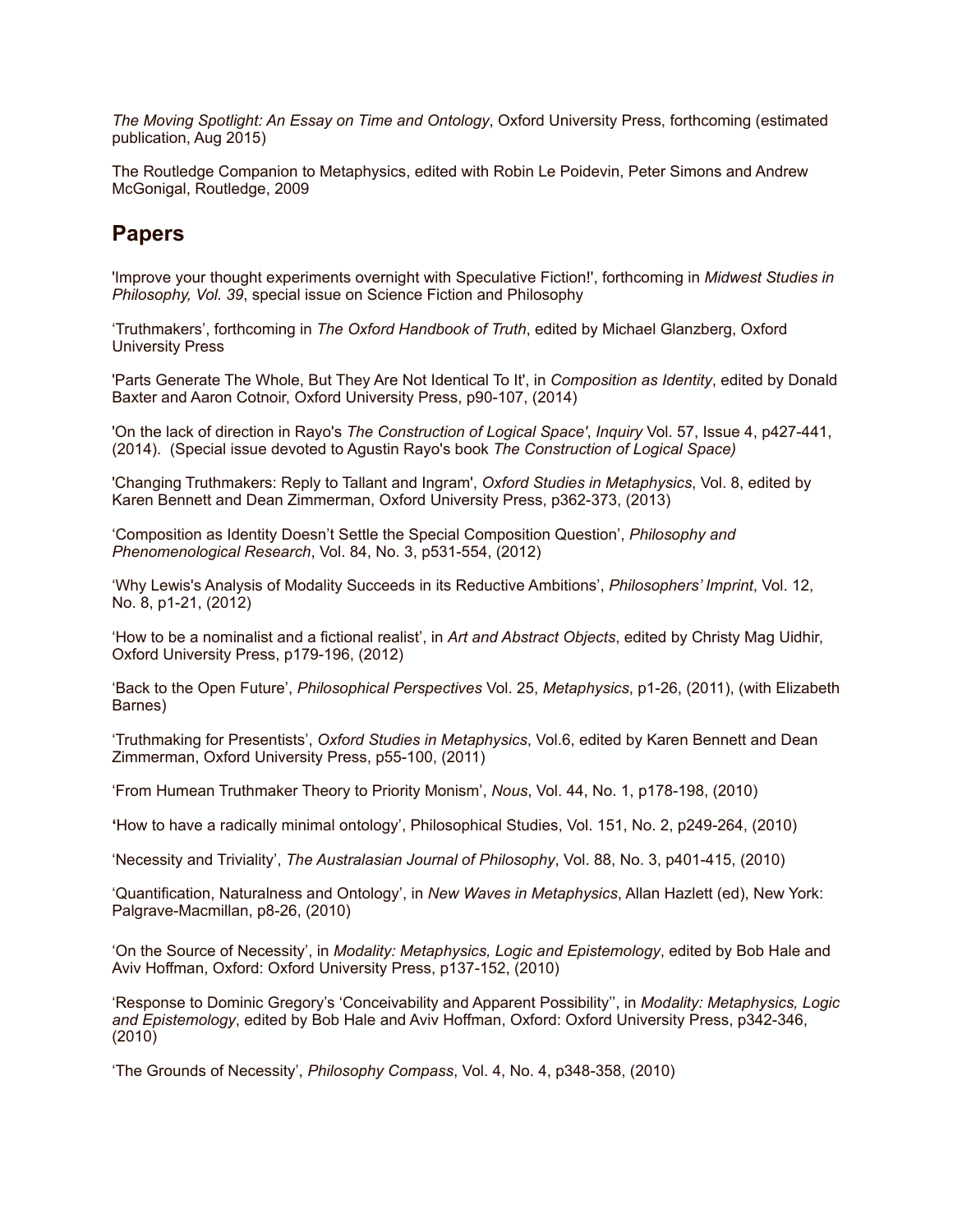'Vagueness and Naturalness', *Erkenntnis*, Vol. 72, No. 2, p281-293, (2010)

'A Critical Notice of *Worlds and Individuals, Possible and Otherwise* by Takashi Yagisawa', *Analysis Reviews* Vol. 70, No. 4, p783-792, (2010)

'Review of *Metametaphysics*, edited by Chalmers, Manley and Wasserman', *Mind*, Vol. 119, No. 474, p459-462, (2010)

'The Open Future: Bivalence, Determinism and Ontology', *Philosophical Studies*, Vol.146, No.2, p291-309, (2009)*.* (With Elizabeth Barnes)

'What's Metaphysical about Metaphysical Necessity?', *Philosophy and Phenomenological Research* Vol. 79, No. 1, p1-16, (2009)

'God exists at every (modal realist) world: response to Sheehy', *Religious Studies* Vol. 45, No. 1, p95-100, (2009)

'Intrinsic and Extrinsic Properties', in *The Routledge Companion to Metaphysics*, edited by Robin LePoidevin, Peter Simons, Andrew McGonigal and Ross Cameron, London and New York: Routledge, (2009), p265-275

'How to be a truthmaker maximalist', *Nous*, Vol. 42, No. 3, p410-421, (2008)

'Turtles all the way down: Regress, Priority and Fundamentality', *The Philosophical Quarterly* Vol.58, No. 230, p1-14, (2008)

'Truthmakers and Ontological commitment: or, how to deal with complex objects and mathematical ontology without getting into trouble', *Philosophical Studies* Vol. 140, No. 1, (Special issue for selected papers from the 2008 Bellingham Summer Philosophy Conference), p1-18, (2008)

'Truthmakers, Realism and Ontology', in *Being: Contemporary Developments in Metaphysics*, Robin LePoidevin (ed), Royal Institute of Philosophy Supplement, 83, p107-128, (2008)

'There are no things that are musical works', *The British Journal of Aesthetics*, Vol.48, p295-314, (2008)

'Truthmakers and Modality', *Synthese*, Vol. 164, No. 2, p261-280, (2008)

'Recombination and Intrinsicality', *Ratio* XXI(1), p1-12, (2008)

'Truthmakers and Necessary Connections', *Synthese*, 161.1, p. 27-45, (2008)

'Critical Study of John Heil's *From an Ontological Point of View*', *SWIF Philosophy of Mind Review*, Vol.6 No.2, p22-30, (2008). (With Elizabeth Barnes)

'Comments on Trenton Merricks' *Truth and Ontology*', *Philosophical Books* Vol.49, No.4, p292-301, (2008)

'Review of *Truth and Ontology* by Trenton Merricks', *The Philosophical Quarterly*, Vol. 58, No. 232, p544-546, (2008)

'The Contingency of Composition', *Philosophical Studies* Vol.136, No.1, (Special issue for selected papers from the 2006 Bellingham Summer Philosophy Conference), p99-121, (2007)

'Subtractability and Concreteness', *The Philosophical Quarterly* Vol.57, No.227, p273-279, (2007)

'Lewisian Realism: Methodology, Epistemology and Circularity', *Synthese*, 156.1, p.143-159, (2007)

'Much Ado About Nothing: A Study of Metaphysical Nihilism', *Erkenntnis* 64.2, pp.193-222, (2006)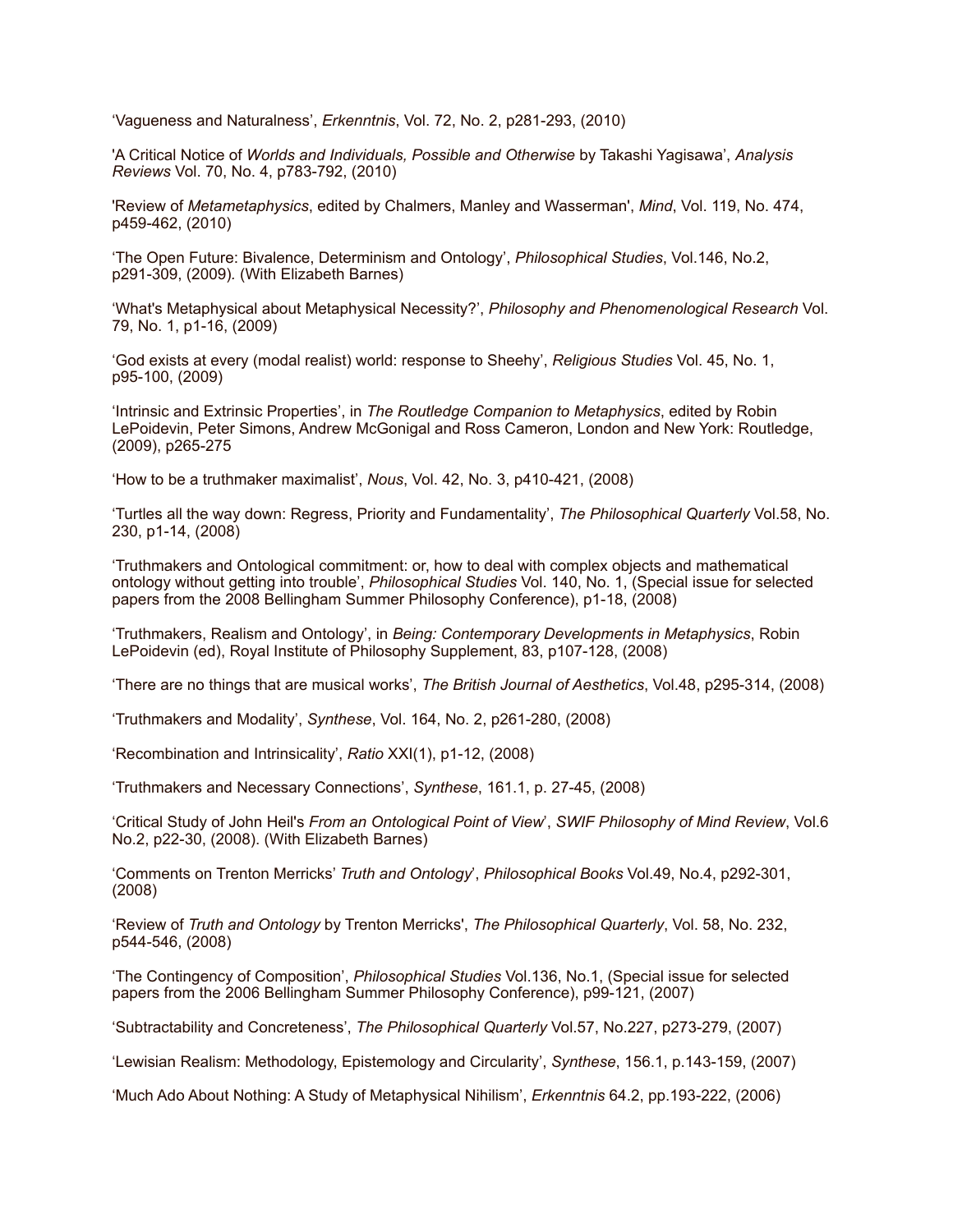'Tropes, Necessary Connections, and Non-Transferability', *Dialectica* 60.2, p99-113, (2006)

'Rohrbaugh and deRosset on the Necessity of Origin'*, Mind* Vol.115 No.458, p361-366, (2006). (With Sonia Roca)

'Truthmaker Necessitarianism and Maximalism', *Logique et Analyse* 48.189-192, p43-56, (2005)

'A Note on Kripke's Footnote 56 Argument for the Essentiality of Origin', *Ratio* XVIII(3), p262-275, (2005)

#### **Editorial Work**

- From July 2009 July 2014 I was the metaphysics section editor for *Philosophy Compass*.
- From Oct 2011 March 2014 I was the metaphysics sub-editor for *Thought*.

#### **Grant Income**

I received a British Academy Mid-Career research award of £95,978 which bought me out completely from my normal duties in the academic year 2011-12.

With my colleagues Elizabeth Barnes and Robert Williams, I was awarded £133,681 over three years, from Sep '10-Sep '13, under the AHRC Early Careers Researchers Scheme, for a project on Metaphysical Indeterminacy.

### **Workshop & Conference Organisation**

- I organised a workshop on metaphysical indeterminacy, which took place 21-22 Jan, 2011, University of Leeds.
- I co-organised with Robbie Williams and Elizabeth Barnes a workshop on metaphysical indeterminacy, May  $9<sup>th</sup>$  09, University of Leeds, for which we received £3650 in funding from the British Academy.
- I co-organised (with Elizabeth Barnes) a major international metaphysics conference, 'Perspectives on Ontology', at the University of Leeds Sep  $5<sup>th</sup>-7<sup>th</sup>$  2008, for which we received £2785 in funding.
- I organised the CMM workshop 'Structure in Metaphysics',  $10<sup>th</sup>$  March 2007.

## **Selected Presentations**

- 27 Feb, 2015, 'The History of Unsettledness and the Unsettledness of History', University of Colorado at Boulder
- 18 Sep, 2013, 'How Can You Know You're Present?', University of Edinburgh
- 1 May, 2013, 'How Can You Know You're Present?', Workshop on the metaphysics of time, University of Birmingham
- 27-31 March, 2013, 'The Moving Spotlight View Isn't As Bad As You Think', Invited Symposium on Metaphysics, Pacific APA, San Francisco
- 25-28 June, 2012, 'Comments on Raul Saucedo's 'Collective Allism'', Carolina Metaphysics Workshop
- 28-30 June, 2011, 'Back to the Open Future', Carolina Metaphysics Workshop
- 3 November, 2010, 'Why Lewis's Modal Realism Succeeds in its Reductive Ambitions', University of Nottingham